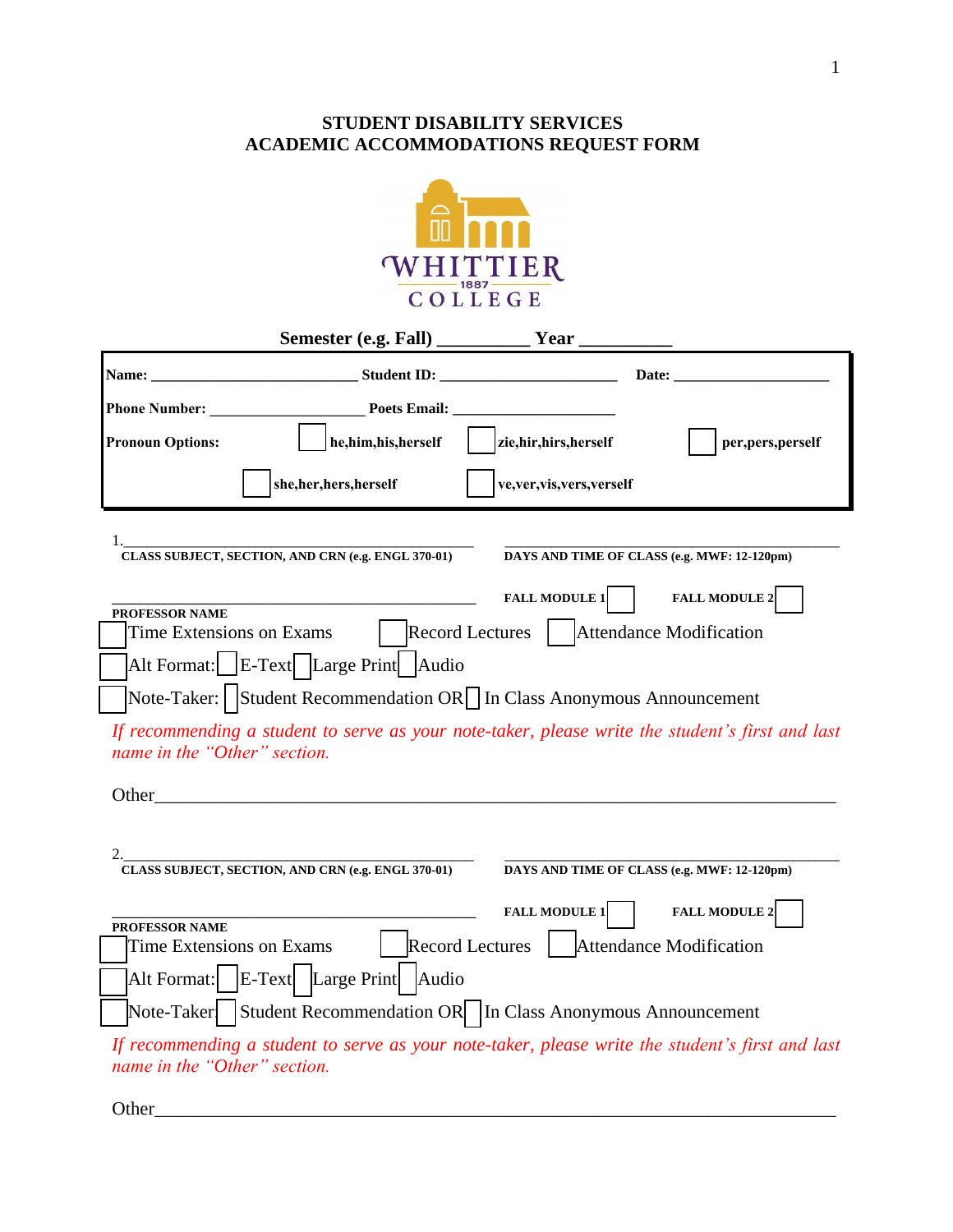| 3.<br>CLASS SUBJECT, SECTION, AND CRN (e.g. ENGL 370-01)                                         |                                              |
|--------------------------------------------------------------------------------------------------|----------------------------------------------|
|                                                                                                  | DAYS AND TIME OF CLASS (e.g. MWF: 12-120pm)  |
|                                                                                                  | <b>FALL MODULE 1</b><br><b>FALL MODULE 2</b> |
| PROFESSOR NAME<br><b>Record Lectures</b><br>Time Extensions on Exams                             | Attendance Modification                      |
| E-Text   Large Print   Audio<br>Alt Format:                                                      |                                              |
| Note-Taker: Student Recommendation OR   In Class Anonymous Announcement                          |                                              |
| If recommending a student to serve as your note-taker, please write the student's first and last |                                              |
| name in the "Other" section.                                                                     |                                              |
| Other $\_$                                                                                       |                                              |
|                                                                                                  |                                              |
|                                                                                                  |                                              |
| CLASS SUBJECT, SECTION, AND CRN (e.g. ENGL 370-01)                                               | DAYS AND TIME OF CLASS (e.g. MWF: 12-120pm)  |
|                                                                                                  | <b>FALL MODULE 2</b><br><b>FALL MODULE 1</b> |
| PROFESSOR NAME                                                                                   |                                              |
| <b>Record Lectures</b><br>Time Extensions on Exams                                               | Attendance Modification                      |
| E-Text Large Print Audio<br>Alt Format:                                                          |                                              |
| Note-Taker: Student Recommendation OR In Class Anonymous Announcement                            |                                              |
| If recommending a student to serve as your note-taker, please write the student's first and last |                                              |
| name in the "Other" section.                                                                     |                                              |
| Other_                                                                                           |                                              |
|                                                                                                  |                                              |
| 5.<br>CLASS SUBJECT, SECTION, AND CRN (e.g. ENGL 370-01)                                         | DAYS AND TIME OF CLASS (e.g. MWF: 12-120pm)  |
|                                                                                                  |                                              |
| PROFESSOR NAME                                                                                   | <b>FALL MODULE 2</b><br><b>FALL MODULE 1</b> |
| <b>Record Lectures</b><br><b>Time Extensions on Exams</b>                                        | Attendance Modification                      |
| $ E-Text $ Large Print   Audio<br>Alt Format:                                                    |                                              |
| Note-Taker:   Student Recommendation OR   In Class Anonymous Announcement                        |                                              |
| If recommending a student to serve as your note-taker, please write the student's first and last |                                              |
| name in the "Other" section.                                                                     |                                              |
|                                                                                                  |                                              |
| Other_                                                                                           |                                              |